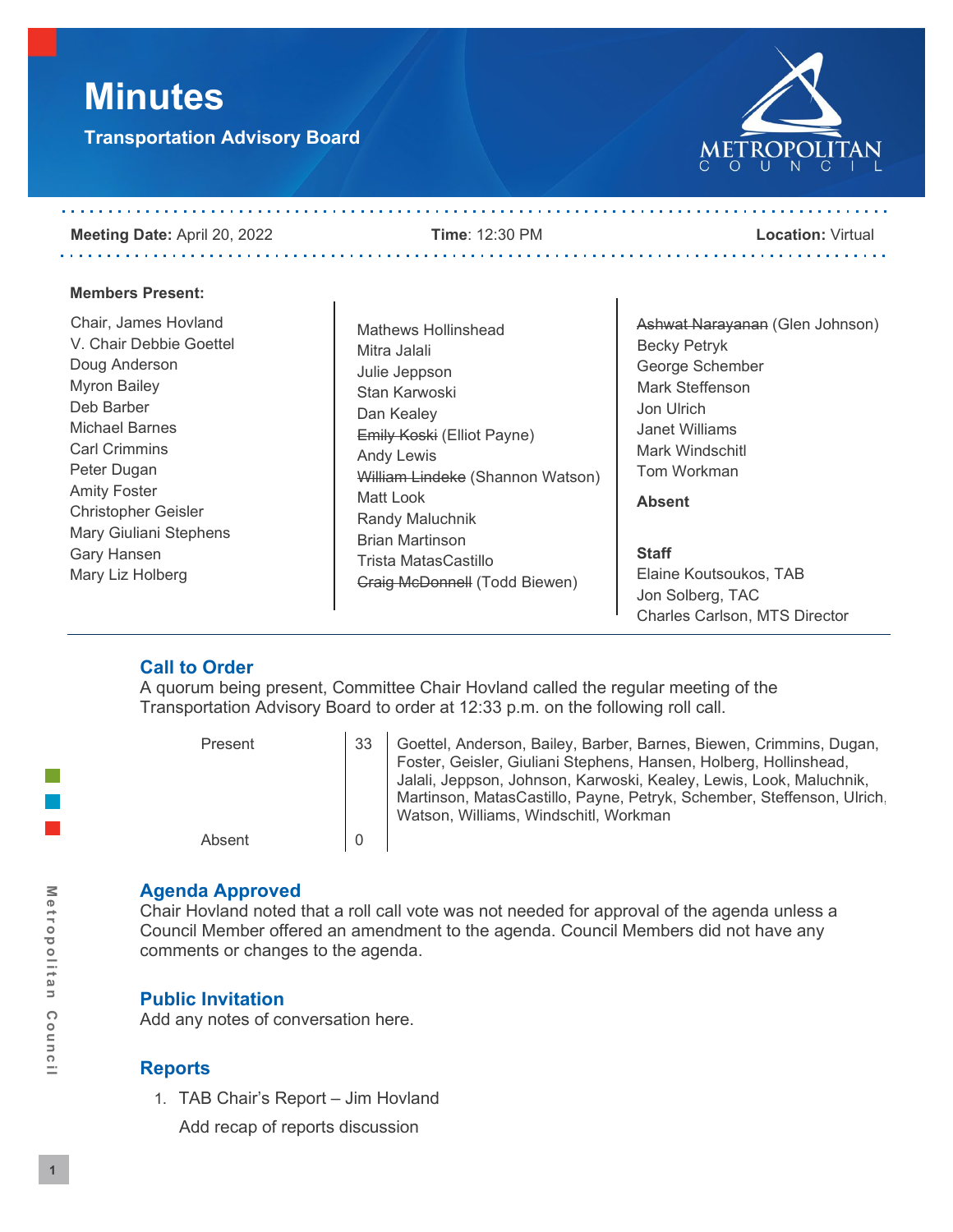2. Agency Reports - MnDOT, MPCA, MAC, and Metropolitan Council

Add recap of reports discussion

MnDOT: Barnes reported that spring projects continue. 80 traffic deaths this past week which is 18% less than last year but still higher than 2020.

MPCA: Biewen reported on the Volkswagen Settlement and the Minnesota Climate Action Plan. Hollinshead asked about plans for charging stations. Morast asked about heavy-duty versus off-road.

MAC: Crimmins reported that March saw an increase due to spring break vacations. European travel is returning to normal, Asian travel is still lagging behind. TSA has announced that mask mandates will not be enforced, and TSA's withdrawal does not preclude a carrier from imposing their own requirements. Foster asked about statistics on transit trips in addition to the parking data. Hollinshead noted that the New York transit system is keeping a mask mandate and it seems to be up to the localities. Payne asked about airport coordination around mask mandates. Crimmins said yes all airports would have to coordinate because there is the difficulty of mask mandates where people leave and no mask mandates where people arrive.

Metropolitan Council: Barber reported on Blue Line extension milestones and the Transportation Equity Policy Group that will be starting in late spring or summer and a few TAB members would be encouraged to join. Foster asked if Metro Transit will still plan to have masks on board. Look brought up North Star services for Twins Games and the concern about funding. Barber responded with payment information.

STA: Kealey reported on ridership and expansions. Kealey also shared hiring opportunities.

3. TAC Report – Jon Solberg

Solberg reported on the TAC meeting with the first meeting since the updated bylaws. Since there is no in-person requirement the TAC meetings will remain remote until September when the TAC takes stock again.

# **Approval of Minutes**

It was moved by Windschitl, seconded by Anderson to approve the minutes of the March 16, 2022 regular meeting of the Transportation Advisory Board. **Motion carried** on the following roll call vote.

| Aye    | 33 | Goettel, Anderson, Bailey, Barber, Barnes, Biewen, Crimmins, Dugan,<br>Foster, Geisler, Giuliani Stephens, Hansen, Holberg, Hollinshead,<br>Jalali, Jeppson, Johnson, Karwoski, Kealey, Lewis, Look, Maluchnik,<br>Martinson, MatasCastillo, Payne, Petryk, Schember, Steffenson,<br>Ulrich, Watson, Williams, Windschitl, Workman |
|--------|----|------------------------------------------------------------------------------------------------------------------------------------------------------------------------------------------------------------------------------------------------------------------------------------------------------------------------------------|
| Nay    |    |                                                                                                                                                                                                                                                                                                                                    |
| Absent |    |                                                                                                                                                                                                                                                                                                                                    |

# **Consent Business**

Consent Business Adopted

- 1. **2022-14**: Streamlined TIP Amendment: Minneapolis, HSIP Cost Increases (3 projects) (Jon Solberg, TAC Chair)
- 2. **2022-16**: Streamlined TIP Amendment: MnDOT, US169 Cable Median Barrier (Jon Solberg, TAC Chair)
- 3. **2022-17**: Streamlined TIP Amendment: Carver County, MN 5 Prelim Engineering (Jon Solberg, TAC Chair)
- 4. **2022-18**: Streamlined TIP Amendment: St. Paul, Kellogg Bridge Reconstruction Cost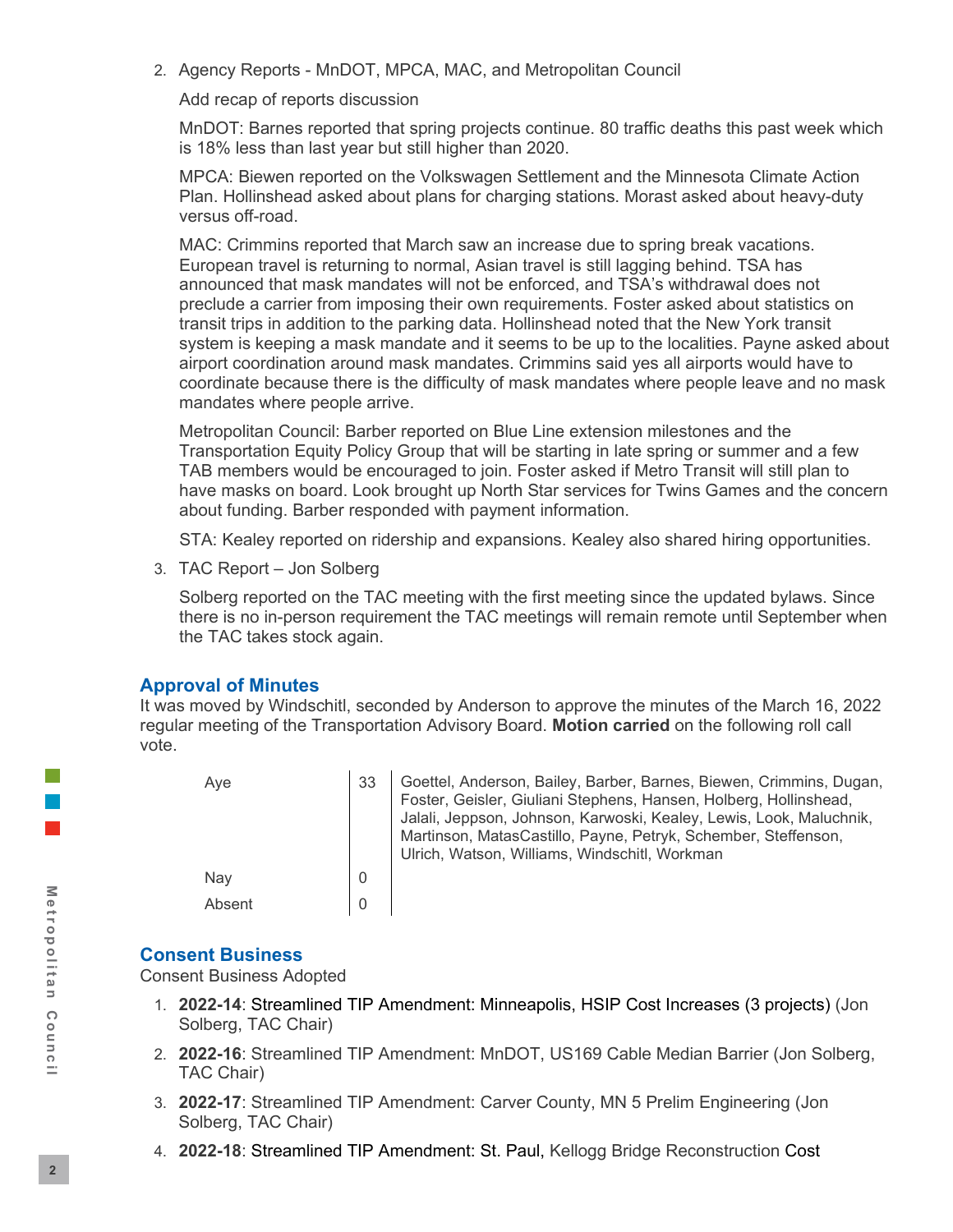Increase (Jon Solberg, TAC Chair)

It was moved by Windschitl, seconded by Anderson.

[brief description of committee member discussion]

**Motion carried** on the following roll call vote**.**

| Aye    | 32 | Goettel, Anderson, Bailey, Barber, Barnes, Biewen, Crimmins, Dugan,<br>Foster, Geisler, Giuliani Stephens, Hansen, Holberg, Hollinshead, Jalali,<br>Jeppson, Johnson, Karwoski, Kealey, Lewis, Look, Maluchnik,<br>Martinson, MatasCastillo, Payne, Petryk, Schember, Ulrich, Watson,<br>Williams, Windschitl, Workman |
|--------|----|------------------------------------------------------------------------------------------------------------------------------------------------------------------------------------------------------------------------------------------------------------------------------------------------------------------------|
| Nay    |    | Name, Name                                                                                                                                                                                                                                                                                                             |
| Absent |    | Steffenson                                                                                                                                                                                                                                                                                                             |

### **Non-Consent Business**

1. **2022-12**: Transportation Addendum to the Metropolitan Council Public Engagement Plan (Jon Solberg, TAC Chair)

It was moved by Goettel, seconded by Karwoski, that [enter proposed action]

[brief description of committee member discussion]

**Motion carried** on the following roll call vote**.**

| Aye    | 32 | Goettel, Anderson, Bailey, Barber, Barnes, Biewen, Crimmins, Dugan,<br>Foster, Geisler, Giuliani Stephens, Hansen, Holberg, Hollinshead,<br>Jalali, Jeppson, Johnson, Karwoski, Kealey, Lewis, Look, Martinson,<br>MatasCastillo, Payne, Petryk, Schember, Steffenson, Ulrich, Watson,<br>Williams, Windschitl, Workman |
|--------|----|-------------------------------------------------------------------------------------------------------------------------------------------------------------------------------------------------------------------------------------------------------------------------------------------------------------------------|
| Nay    | O  | Name, Name                                                                                                                                                                                                                                                                                                              |
| Absent |    | Maluchnik                                                                                                                                                                                                                                                                                                               |

2. **2022-13**: TIP Amendment: Southwest LRT (Green Line Extension) Funding Increase (Jon Solberg, TAC Chair)

It was moved by Goettel, seconded by Johnson, that [enter proposed action]

Look asked if this is a defederalization. Metro Transit Deputy General Manager of Capital Programs Nick Thompson said all projects will be maintained as a federal process so no changes to the approach. Thompson added there is no conflict between this action and what was agreed upon in 2018. Giuliani Stephens asked for clarification on the timing and role.

**Motion carried** on the following roll call vote**.**

| Aye    |   | Goettel, Anderson, Bailey, Barber, Barnes, Biewen, Crimmins, Dugan,<br>Foster, Geisler, Hansen, Hollinshead, Jalali, Jeppson, Johnson,<br>Karwoski, Lewis, Maluchnik, Martinson, MatasCastillo, Payne, Petryk,<br>Schember, Steffenson, Watson, Williams, Windschitl |
|--------|---|----------------------------------------------------------------------------------------------------------------------------------------------------------------------------------------------------------------------------------------------------------------------|
| Nav    | 6 | Giuliani Stephens, Holberg, Kealey, Look, Ulrich, Workman                                                                                                                                                                                                            |
| Absent |   |                                                                                                                                                                                                                                                                      |

3. **2022-15**: TIP Amendment Public Comment: I-94 Auxiliary Lane in Oakdale and Woodbury (Jon Solberg, TAC Chair)

It was moved by Karwoski, seconded by Giuliani Stephens, that [enter proposed action] Dugan asked for specific project details.

**Motion carried** on the following roll call vote**.**